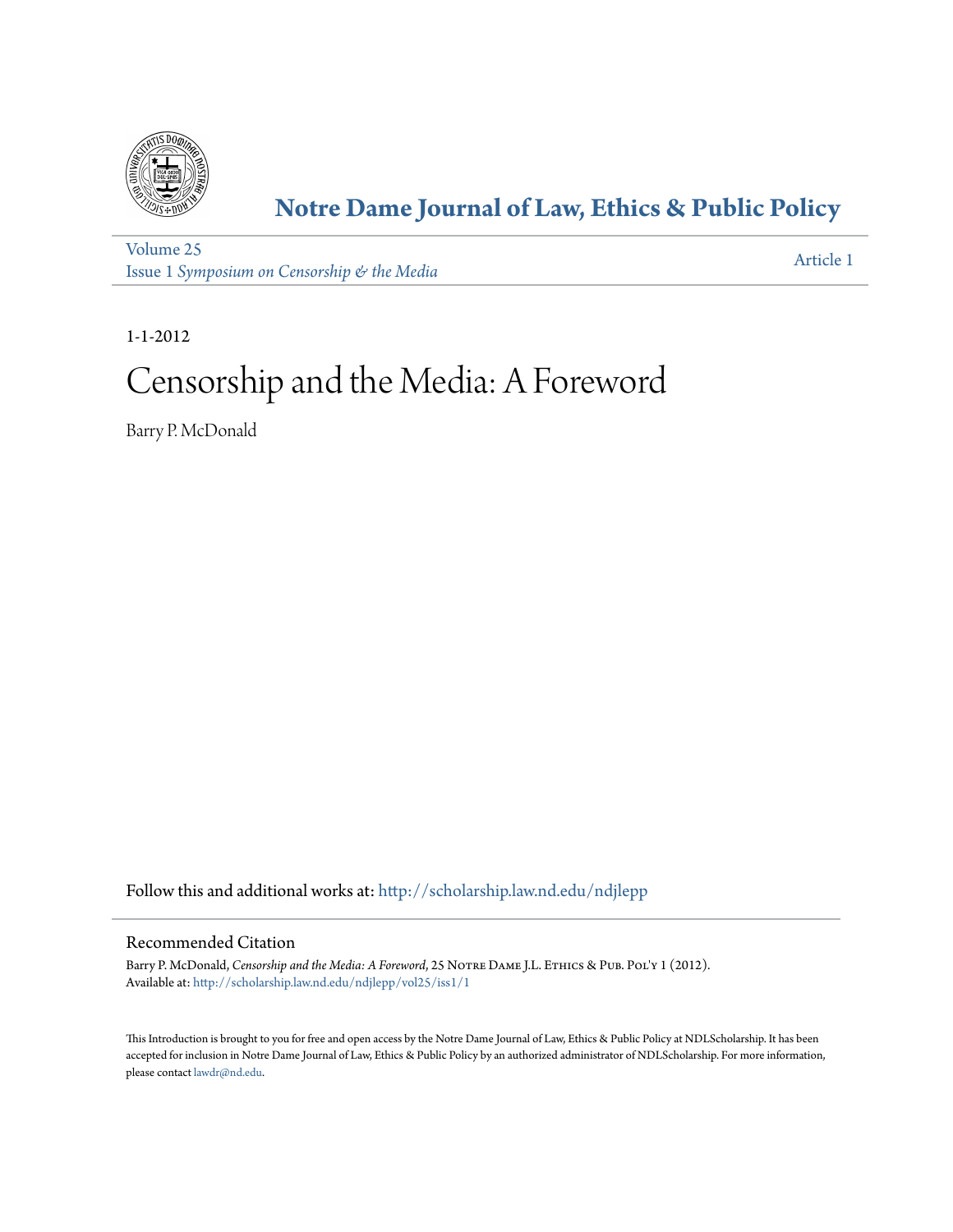### **CENSORSHIP & THE MEDIA: A FOREWORD**

**BARRY** P. McDONALD\*

This symposium edition of the *Notre Dame Journal of Law, Ethics & Public Policy* focuses on issues that are of unquestionable importance in a self-governing society that places a high value on an uninhibited flow of human expression to make good decisions about how we live, and to fulfill our own personal strivings. These issues concern the types of decisions that those who provide and control the mass channels of these flows make to regulate their content in different ways (including government actors who may place restrictions upon them). They also concern the legal, professional, economic, and other factors that influence those decisions, and proposals about the way these factors themselves might be modified to result in decisions that are best for all. This is serious business, because those who regulate the content of modern communications flows are deciding what many citizens will see and hear about events of the world, in effect shaping their opinions on key matters that individuals will eventually make important decisions about-not the least being which elected representatives seem best equipped to address and influence those events.

The articles presented in this edition deal with three critical types of decisions that are made **by** media or government actors regarding the content of communications flows. The first concern voluntary choices that media organizations make as to what material, including both what they come into possession of and generate themselves, they will present to the public. In other words, these decisions regard what are frequently called choices involving media self-censorship or the exercise of editorial discretion. The authors addressing this issue-Robert Sedler, Hannibal Travis, and Clay Calvert and Mirelis Torres-discuss the range of legal and other factors that affect these choices, how those factors can operate to foster both desirable and undesir-

**<sup>\*</sup>** Professor of Law, Pepperdine University School of Law. **J.D.,** Northwestern University, **1988.**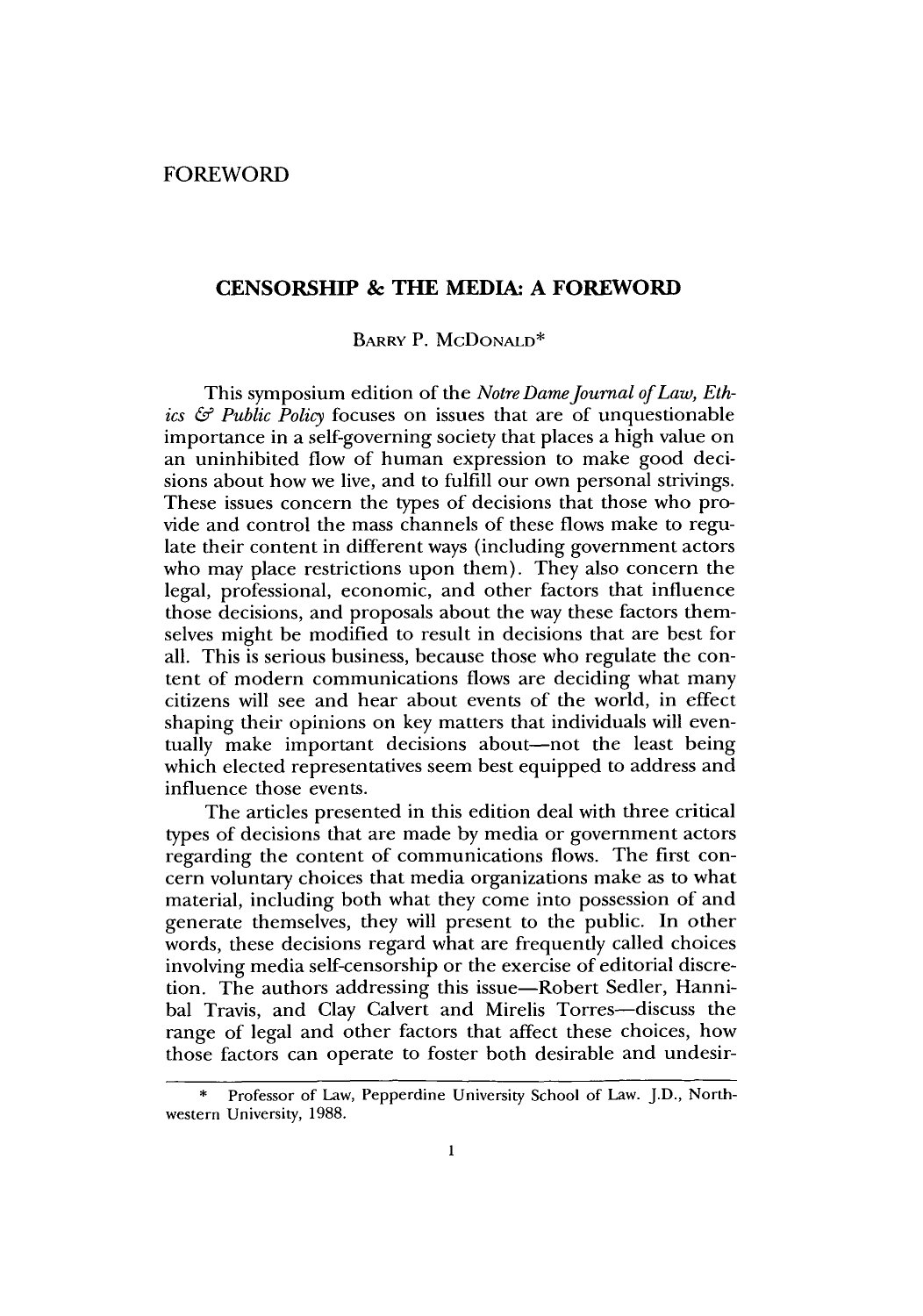able decisions, and proposals regarding ways in which current media decision-making can be improved.

The next type of censorial decision these articles address concern decisions that media consumers themselves make, either consciously or unconsciously. Here, contributing author George Wright contends that in the process of choosing their content sources, Internet users themselves effectively engage in self-censorship, weeding out disagreeable sources of views and information to the detriment of the individual user and public discourse generally. Wright proposes a creative solution to this asserted challenge.

The third and final type of censorship decision dealt with herein concerns more traditional notions of that concept: restrictions on communication flows imposed **by** the government rather than the media itself or consumers of it. Contributions in this area **by** Derigan Silver, Kevin Saunders, and Terence Lau examine, respectively, the age-old question of the best legal approach for balancing national security concerns versus the public's "right to know" in the more "new-age" context of terrorist trials, as well as more modern questions concerning the constitutionality of restrictions on sales of violent video games and the desirability of proposed restrictions on the distribution of private information on the Internet.

**All** three of these types of alleged censorship involving various media present difficult and important legal and public policy questions regarding the shaping of communication flows in our society. **I** will examine each of the substantial contributions made **by** our authors to these questions in more detail below.

#### **PROBLEMS OF MEDIA SELF-CENSORSHIP**

Robert Sedler very usefully leads off the discussion of media self-censorship **by** organizing that phenomenon into two component parts-what he terms "bad" self censorship and "good" self censorship-and arguing that the former is properly deterred, and the latter properly fostered, **by** the United States Supreme Court's First Amendment jurisprudence. In Sedler's view, bad self-censorship occurs in a wide variety of media when the producers and distributors of content are "chilled" into altering or withholding it from the public **by** the prospect of legal sanctions attaching to its communication. Amongst examples of such selfcensorship, Sedler cites Supreme Court decisions dealing with laws giving political candidates a right of reply to attacks in newspapers that allegedly chilled the newspapers from publishing the attacks in the first place, and laws setting up motion picture cen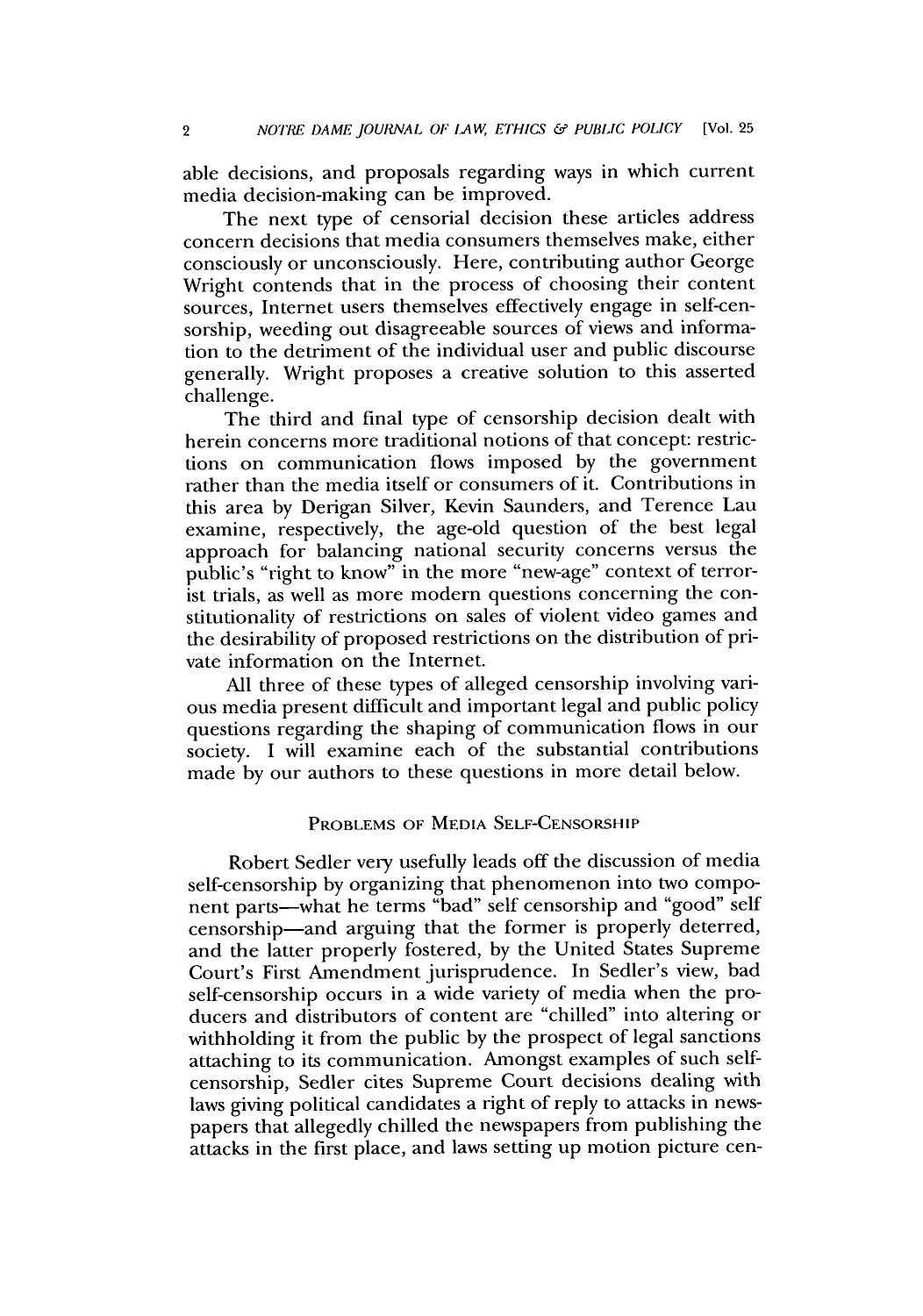sorship boards that allegedly chilled the making of movies containing non-obscene sexually explicit content. He argues that Court-created law, such as the overbreadth doctrine and the actual malice standard of *New York Times Co. v. Sullivan,'* deters such undesirable self-censorship **by** establishing the "chilling effect concept" as "the most fundamental and pervasive concept in the 'law of the First Amendment.'"<sup>2</sup>

On the other hand, according to Sedler, good self-censorship **by** the media, such as decisions to withhold the name of rape victims or information that might harm national security interests (in both cases, of course, where the costs of disclosure are deemed to outweigh the public benefits), is also made possible by First Amendment protections-namely, a "right to silence" embodied in Court decisions that have protected the exercise of the media's editorial discretion to publish certain information or not.<sup>3</sup> Sedler concludes that we rely on First Amendment law to prevent the bad forms of media self-censorship, and to bring about its good forms.

Sedler makes some very important points. Certainly a desire to minimize the chilling effects of imprecise forms of speech regulations, including those that apply to the media, is a principal driver in much of the Court's First Amendment jurisprudence. Very recent examples of this include the Court's invalidation of a federal law restricting the sale of animal cruelty videos that it thought might chill the production and sale of hunting videos,<sup>4</sup> and even its invalidation of a private tort verdict against offensive funeral protesters in part on the unstated assumption that allowing juries to determine what speech activities constitute outrageous conduct might chill protected speech on matters of public concern.<sup>5</sup> But while the First Amendment does much to protect against undesirable media self-censorship resulting from unduly imprecise or discretionary laws, we must not forget that there are other non-legal causes of undesirable self-censorship that are equally troublesome-at least as to the news media's function of getting important information to the public, and to other forms of media as well.

The late, distinguished media scholar **C.** Edwin Baker identified some of the most troubling sources when he argued that "the greatest threat of censorship in this country comes not from

**<sup>1. 376</sup> U.S.** 254 (1964).

<sup>2.</sup> Robert **A.** Sedler, *Self-Censorship and the First Amendment,* **25 NoTRE DAMEJ.L. ETHICS** *&* **PUB. PoL'Y 13, 15 (2011).**

**<sup>3.</sup>** *Id. at* 13-14.

*<sup>4.</sup> See* United States v. Stevens, **130 S.** Ct. **1577** (2010).

*<sup>5.</sup> See* Snyder v. Phelps, **131 S.** Ct. **1207 (2011).**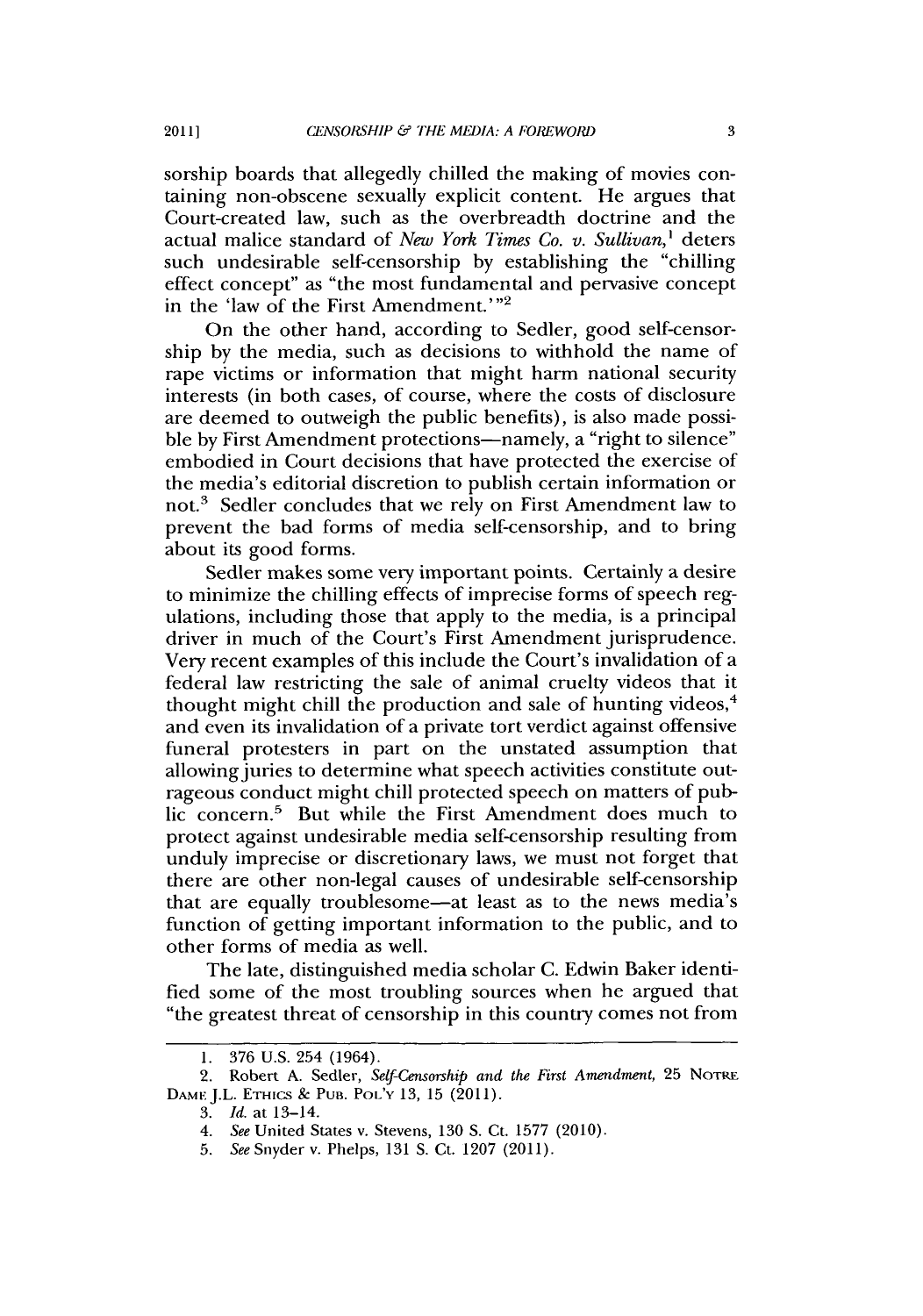the government, but from advertisers and, more generally, from the failure of free markets to provide either the news and entertainment that we want or that we need." $6$  In part, demands and pressures from advertisers, as well as other market dynamics, drive media institutions to keep important information from the public that they believe might be too dull or unwelcome.' **Of** course, much of this problem is attributable to the public's desire for more entertaining than informing fare, and so presents the classic problem of the chicken and the egg-does media "dumb down" its product because the public demands it, or because it believes that is what primarily sells? This is an intractable problem that will not **be** easily solved.

Another of the contributing authors, Hannibal Travis, deals with another important source of undesirable media self-censorship. He argues that the government's undue influence over large media conglomerates has caused substantial censorship **by** the media of war critics and anti-war viewpoints. Such influence, according to Travis, is created **by** the government's power, among other things, to control and grant access to war-related information (sometimes in a preferential way), as well as its power to influence the larger business interests of those conglomerates. It results, he says, in a reluctance **by** media companies to take or present strong anti-government stances or information that might undermine government war efforts, which in turn results in primarily pro-war information and positions being communicated to the public. In effect, government and big media conglomerates become partners in war. And, Travis argues, such filtering of anti-war content in traditional media channels of television, radio, and newspapers, is now shifting to the Internet **by** virtue of media conglomerates' involvement in providing Internet access to customers, as well as their creation and presentation of much content on the Web.

Travis appears to suggest that some ways of addressing these problems include opposing large consolidations of media interests and, as they pertain specifically to the Internet, maintaining "innovation, mobility, and flexibility" to disseminate anti-war information and opinions outside of big media channels.' One might also argue for increased congressional monitoring of exec-

**<sup>6.</sup> C.** Edwin Baker, Remarks on Market Threats to Press Freedom at the Angelo State University Symposium: American Values **(1998),** *available at* http:/ /www.angelo.edu/events/university-symposium/98-Baker.html.

**<sup>7.</sup>** Here **I** am describing some of Baker's claims at a high level of generality. See *id.,* for his detailed argument.

**<sup>8.</sup>** Hannibal Travis, *Postmodern Censorship of Pacifist Content on Television and the Internet,* **25 NOTRE DAME J.L. ETHICS** *&* **PUB. PoL'Y** 47, **86 (2011).**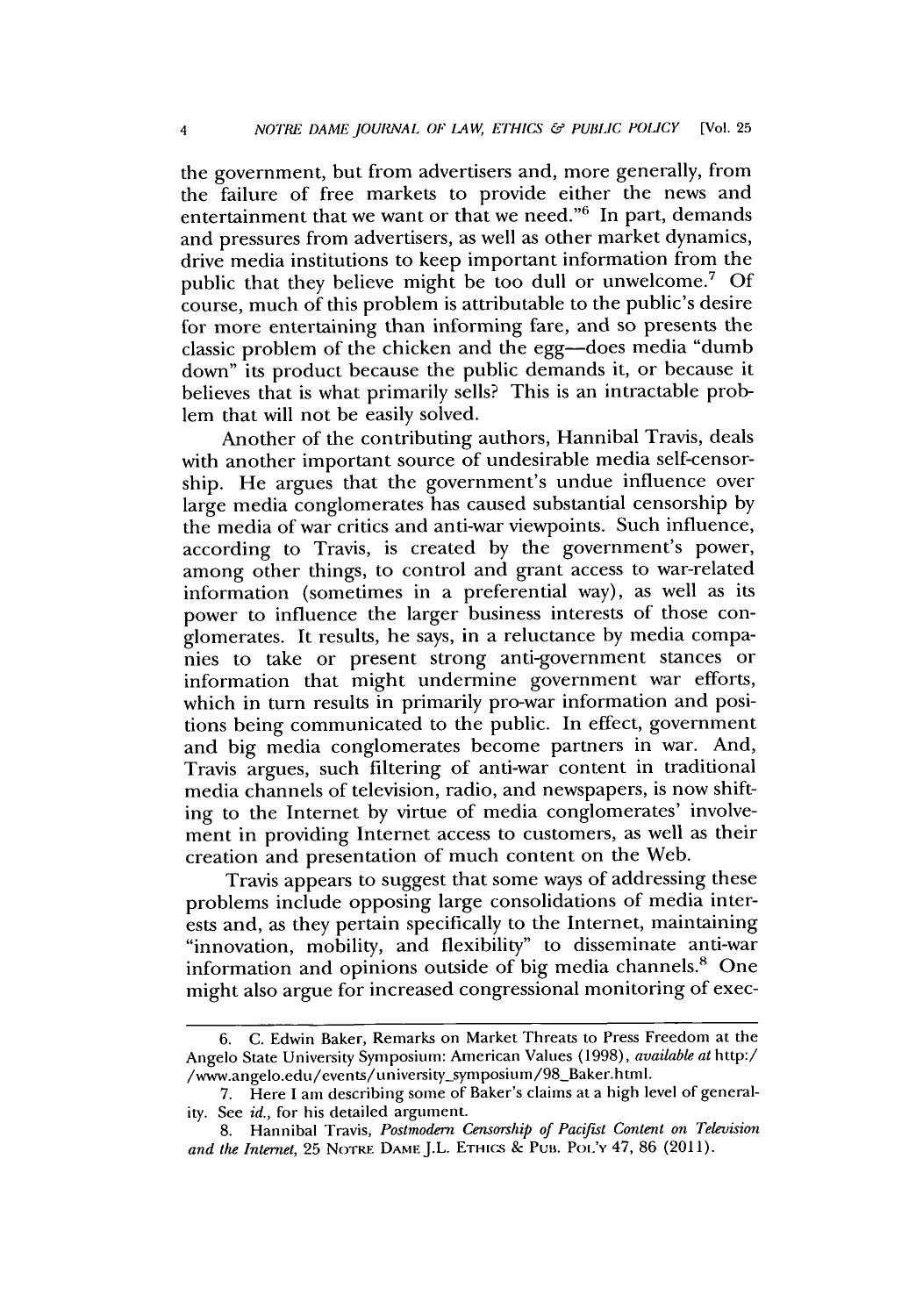utive branch relationships with big media companies to ensure that they indeed do not become too symbiotic. But whatever the solution, it is clear that Travis has hit on a substantial problem of undesirable media self-censorship. **A** person need look no further than the self-confessed failure of established media companies to adequately examine and question the justifications for the Iraq War asserted **by** the Bush administration in the run-up to that conflict, justifications which later seemed to dissolve in the full light of day.9

As to Sedler's argument that "good" forms of media self-censorship are the product of a First Amendment right of silence, **I** suspect that the final set of contributors on this topic might argue that such decisions are more the product of journalistic codes and ethics rather than constitutional law-particularly since government is typically not attempting to compel media companies to disclose sensitive information such as rape victim names or national security secrets. Indeed, in their article, Clay Calvert and Mirelis Torres explore the ways in which professional journalism ethics, combined with legal standards drawn from privacy torts and Federal Communications Commission broadcast indecency regulations, do and can operate to promote good media decisions about whether or not to publish vivid images of **U.S.** soldiers or civilians killed in wartime.

Calvert and Torres persuasively argue that such photographs can inform citizens who ultimately must decide whether a war is worth fighting of the true nature of its costs in a much more authentic and realistic way than mere literary accounts of battle. Hence, it is critical to publish such photos absent compelling reasons not to do so, such as to protect victims' families from additional trauma (particularly where less invasive photos exist that can transmit a similar message). The authors usefully propose a multi-factor framework that "takes into account variables from the realms of both [journalistic] ethics and the law," $10$  what they call a "censorship rubric,"<sup>11</sup> to assist news media editors in making good decisions about whether or not to publish such death images.

There is no doubt that Calvert and Torres are correct that a picture can often convey the realities of a situation much more

**<sup>9.</sup>** See, e.g., From the Editors, *The Times and Iraq,* N.Y. **TIMES,** May **26,** 2004, **at AIO** (noting that many articles prior to the Iraq War included data that was allowed to be printed without challenge or further verification).

**<sup>10.</sup>** Clay Calvert **&** Mirelis Torres, *Staring Death in the Face During Times of War: W'hen Ethics, Law, and Self-Censorship in the News Media Hide the Morbidity of Authenticity,* **25 NOTRE DAME** J.L. **ETH-IcS & Pun. Pot'Y 87,** 121 **(2011).**

*<sup>11.</sup> Id. at* **117.**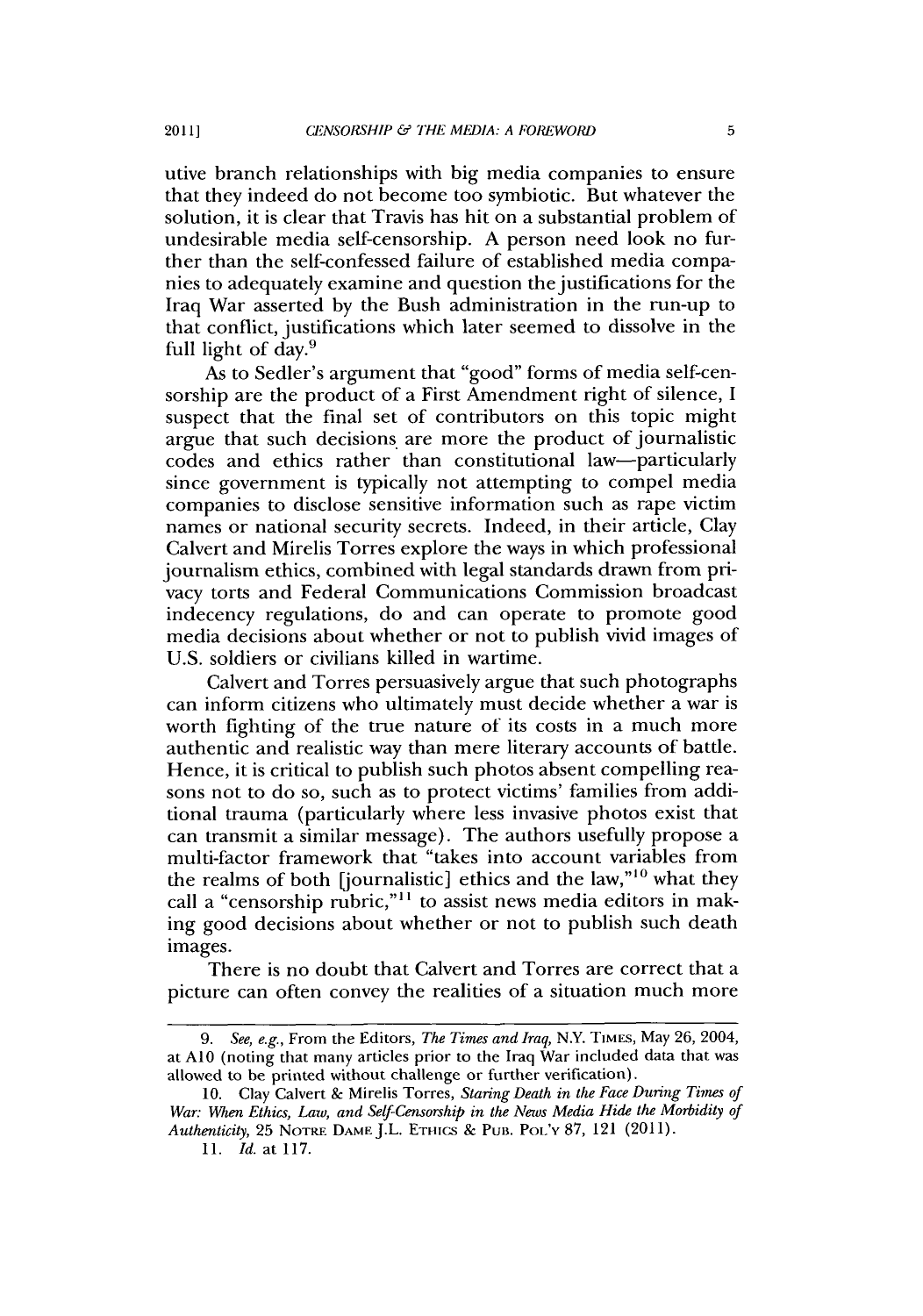effectively and powerfully than literary accounts. And they are also undoubtedly right that, whether they want to see such images or not, American citizens must be fully apprised of the consequences of their representatives' decision to wage warincluding both the progress of the war and its human toll. The government all too often in our times attempts to conceal these images from the American public, as was evidenced **by** the Bush administration's policy (continued from prior administrations) barring journalists from photographing the coffins of soldiers killed in Iraq as they arrived back on American soil.<sup>12</sup> When these stark and shocking war images do become available to the media, then, the rubric of Calvert and Torres promises to be a very helpful tool in helping it to weigh both the benefits and costs of disseminating them.

#### **PROBLEMS OF INDIVIDUAL SELF-CENSORSHIP AS TO MEDIA SOURCES AND FORUMS**

Next, George Wright takes on a different form of self-censorship, a form which he argues many individuals engage in consciously or unconsciously when they make choices of what websites they will use as sources of ideas and information (such as foxnews.com or msnbc.com), and of which Internet forums they will choose to communicate with others through (such as a particular group of Facebook friends, or a chat room or blog devoted to certain subjects). As Wright and others such as Cass Sunstein have argued, the Internet creates new risks along with its benefits, because users now "pull" the information they seek rather than having that information "pushed" to them as had been the case with more traditional media channels. The risk addressed **by** these authors is that many Internet users will seek out sources of ideas and information that appear most aligned with their own thinking, and effectively "censor out" those sources of ideas, views, and information with which they disagree or distrust. Wright describes this phenomenon as "input-side self-censorship,"<sup>13</sup> referring to decisions by individuals to con-

<sup>12.</sup> Memorandum from the Dep't of Def. regarding the Public Affairs Guidance-Operation Desert Storm Casualty and Mortuary Affairs (Feb. **6, 1991).** *See also* Press Release, Am. Forces Press Servs., Defense Department to Allow Photographs of Caskets with Family's Permission **(Feb. 26, 2009),** *available* at http://www.defense.gov/news/newsarticle.aspx?id=53250 (announcing reversal of the **1991** policy).

**<sup>13.</sup>** R. George Wright, *Self-Censorship and the Constriction of Thought and Discussion Under Modern Communications Technologies, 25* **NOTRE DAME J.L. ETHICS** *&* **PUB.** PoL'v **123, 125** (2011).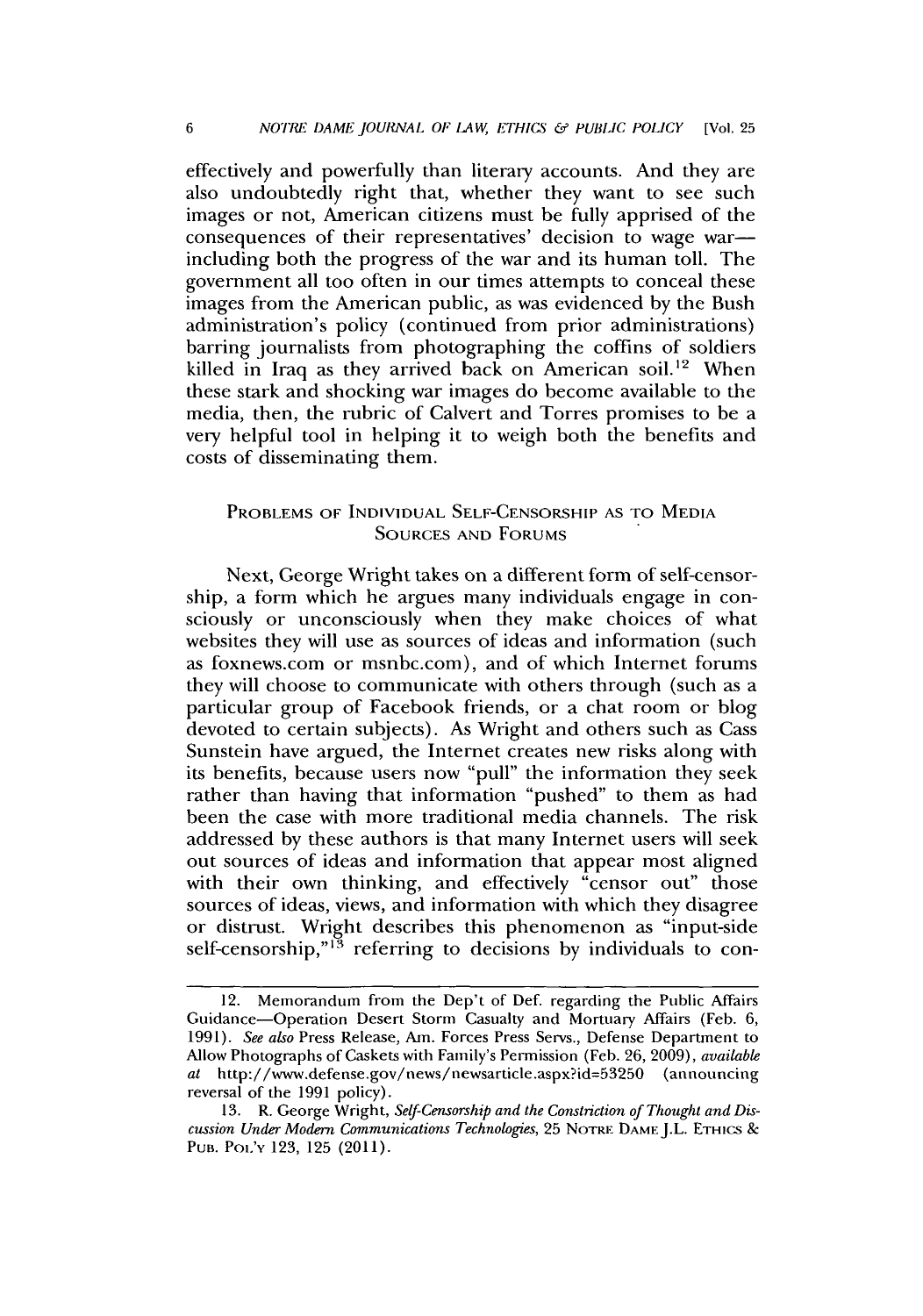sume information and views from like-minded sources to the exclusion of "other-minded" ones.

As a consequence of this "cyberbalkinization," Wright contends, not only is public discourse impaired, but so too is an individual's ability to think broadly and in a fair-minded way. Public discourse is degraded because the more like-minded individuals exchange views together to the exclusion of differing views, the more extreme those views become-resulting in a more polarized and less civic public debate. Less exposure to differing viewpoints and sources of information also impairs the thought processes of individuals, because their thinking becomes narrower, and their minds become less able and willing to appreciate the positions of others who espouse differing views.

To counter this trend, Wright advocates cultivating the pursuit of truth in matters of politics as a civic and personal virtue, a quest that takes priority over and "constrain [s] our substantive political commitments."<sup>14</sup> Presumably, those who would take such a pursuit seriously would willingly seek out and consider information and ideas that did not fit comfortably into their own worldview-expanding both the reaches of their own thinking and, hopefully, their tolerance for the differing views of others. As examples of role models to emulate in this regard, Wright appropriately points to the philosopher Ludwig Wittgenstein and the scientist Charles Darwin.

Another person that might be included in this group is Justice Oliver Wendel Holmes, Jr., and his immortal defense of freedom of speech as a means of producing a marketplace of competing ideas in which truth eventually emerges to the detriment of those who remain wedded to their "fighting faiths."<sup>15</sup> Surely Holmes would have supported the cultivation of the virtue Wright proposes, for a marketplace in which groups of participants shopped only with select merchants without considering the wares of others, would hardly produce the benefits of competition that marketplaces are designed to foster. And so, it might be emphasized, the pursuit of truth is not only a civic and personal virtue worth cultivating for its own sake, but also because it lies at the heart of one of the most cherished rights for which this country stands.

<sup>14.</sup> *Id.* at 141.

**<sup>15.</sup>** Abrams v. United States, **250 U.S. 616, 630 (1919)** (Holmes, **J.,** dissenting).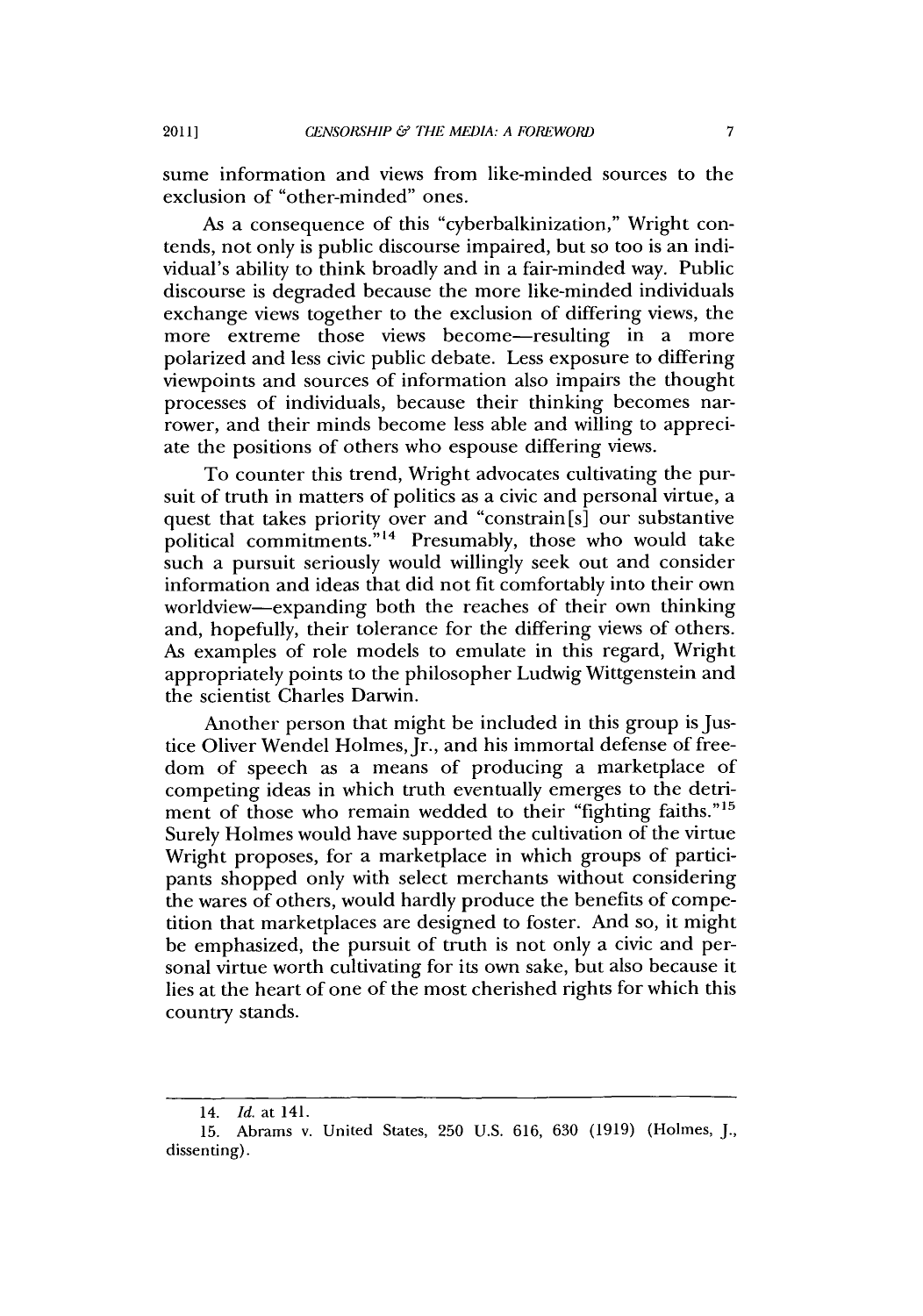#### **PROBLEMS OF GOVERNMENT CENSORSHIP OF MEDIA**

The last group of this edition's contributors addresses the more commonplace censorship problem of government regulation of the media, but in the decidedly non-commonplace contexts of terrorism trials, extreme video game violence, and invasions of privacy in cyberspace. With respect to terrorism trials, Derigan Silver considers the intersection of the Court's decisions that have created a general First Amendment right of the public, including the media, to attend judicial proceedings, with other decisions that have recognized the need to defer to executive branch decisions regarding the withholding of information from the public for national security reasons. Obviously, the trials of alleged terrorists implicate both sets of concerns when the Justice Department argues that aspects of such trials and related records have to be closed to the public in order to protect **U.S.** national security interests. In such cases, censorship of the media is implicated only insofar as a court agrees to such closure requests and denies the media access to information that the government produces pursuant to such proceedings.

Silver argues that when they are ruling on closure requests in such cases, courts ought to adopt the presumption of access that the Supreme Court has established in the First Amendment right of access cases, rather than the presumption of secrecy or deference that he contends governs cases involving the denial of access to national security information. Consistent with such a presumption of access, he contends, the government should have to demonstrate a compelling need for closure and that its request is narrowly tailored to address that need. Such a presumption of access is all the more appropriate, in Silver's view, given the passage of a recent federal law that mandates certain procedures for judges to follow when classified information is used in federal prosecutions-assisting them with striking the proper balance between security concerns and public access in such proceedings. Further, permitting public and media access in terrorism trials except where truly necessary to protect national security interests will adequately maintain transparency in our judicial proceedings, therefore retaining the public's trust and confidence in the government's efforts to both combat terrorism and try suspected terrorists in a fair manner.

Silver is surely right that transparency in the way the government tries suspected terrorists is just as important in this area of the law as in others. Citizens must have confidence that the government is not only effectively fighting terrorism, but also that the government is doing so in a just and fair way-for instance,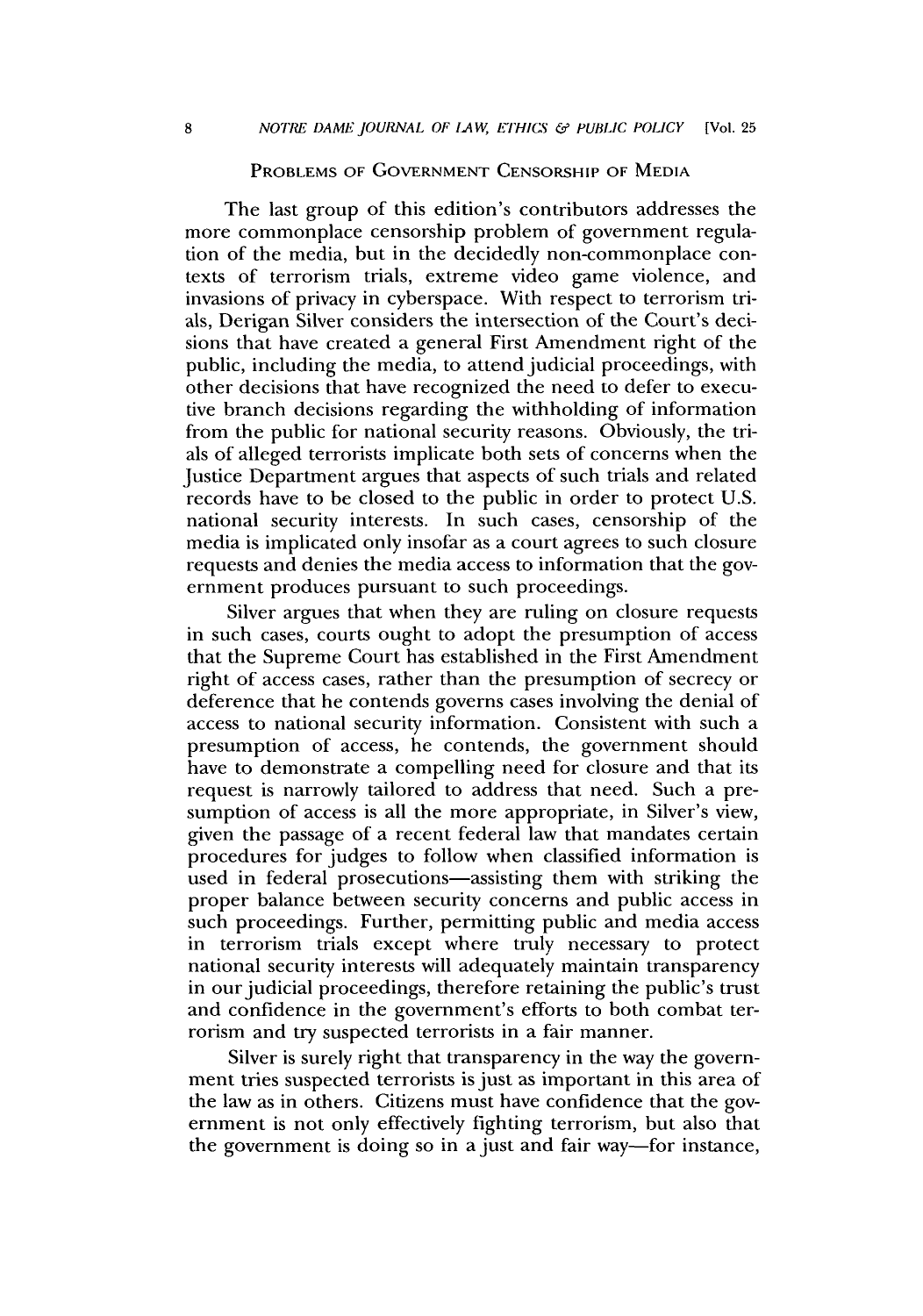in a way that does not unfairly target persons because of their ethnicity or religion, or that does not target non-serious threats in order to claim victories in the war against terror. Moreover, as the late Louis Henkin and others have frequently argued,  $16$  government officials routinely over-classify information that does not present serious national security risks, not only because it is an easier way to go but also because knowledge is power, and government officials do not share that eagerly or wish to provide their potential detractors with any more information than they have to.

Silver's presumption of access argument, then, has much force. The challenge for courts will **be** how to apply what is effectively a strict scrutiny standard of review to closure decisions that also operates to adequately protect true national security secrets. In other words, courts will need to **be** convinced that such a standard of review can be applied in this area in a way that is not "strict in theory, but fatal in fact."<sup>17</sup> And for that guidance they can look to the Court's affirmative action decisions where that tribunal has been forced to make strict scrutiny review more of a realistic balancing test than the fatal blow to government regulation it normally is in order to preserve some space for valid affirmative action plans.<sup>18</sup>

Moving to a more standard form of government censorship than denials of access to government information, Kevin Saunders addresses the constitutionality of restrictions many States have recently been placing on the ability of the video game retailers to sell extremely violent games directly to minors—typically ones where players are encouraged to inflict gratuitous and extreme acts of violence on others (all in a virtual way, of course). The video game industry has been challenging such restrictions as violations of the First Amendment, and lower courts have generally been sustaining such claims. One of these

*<sup>16.</sup> See* Louis Hen kin, *The Right to Know and the Duty to Withhold: The Case of the Pentagon Papers,* 120 **U. PA. L. RFv. 271, 275-76 (1971)** ("Without any doubt **. . .** Government frequently withholds more and for longer than it has to. **Offi**cials **. ..** tend to resolve doubts in favor of non-disclosure. Some concealment is improperly motivated-to cover up mistakes, to promote private or partisan interests, even to deceive another branch or department of government, or the electorate.").

**<sup>17.</sup>** Adarand Constructors, Inc. v. Peiia, **515 U.S.** 200, **237 (1995** (citing Fullilove v. Klutznick, 448 **U.S.** 448, **519 (1980)** (Marshall, **J.,** concurring in judgment)).

*<sup>18.</sup> See id.* at **227** (holding that all racial classifications must be analyzed under strict scrutiny); Grutter v. Bollinger, **539 U.S. 306 (2003)** (upholding under strict scrutiny the University of Michigan Law School's race-based "plus" factor admissions program).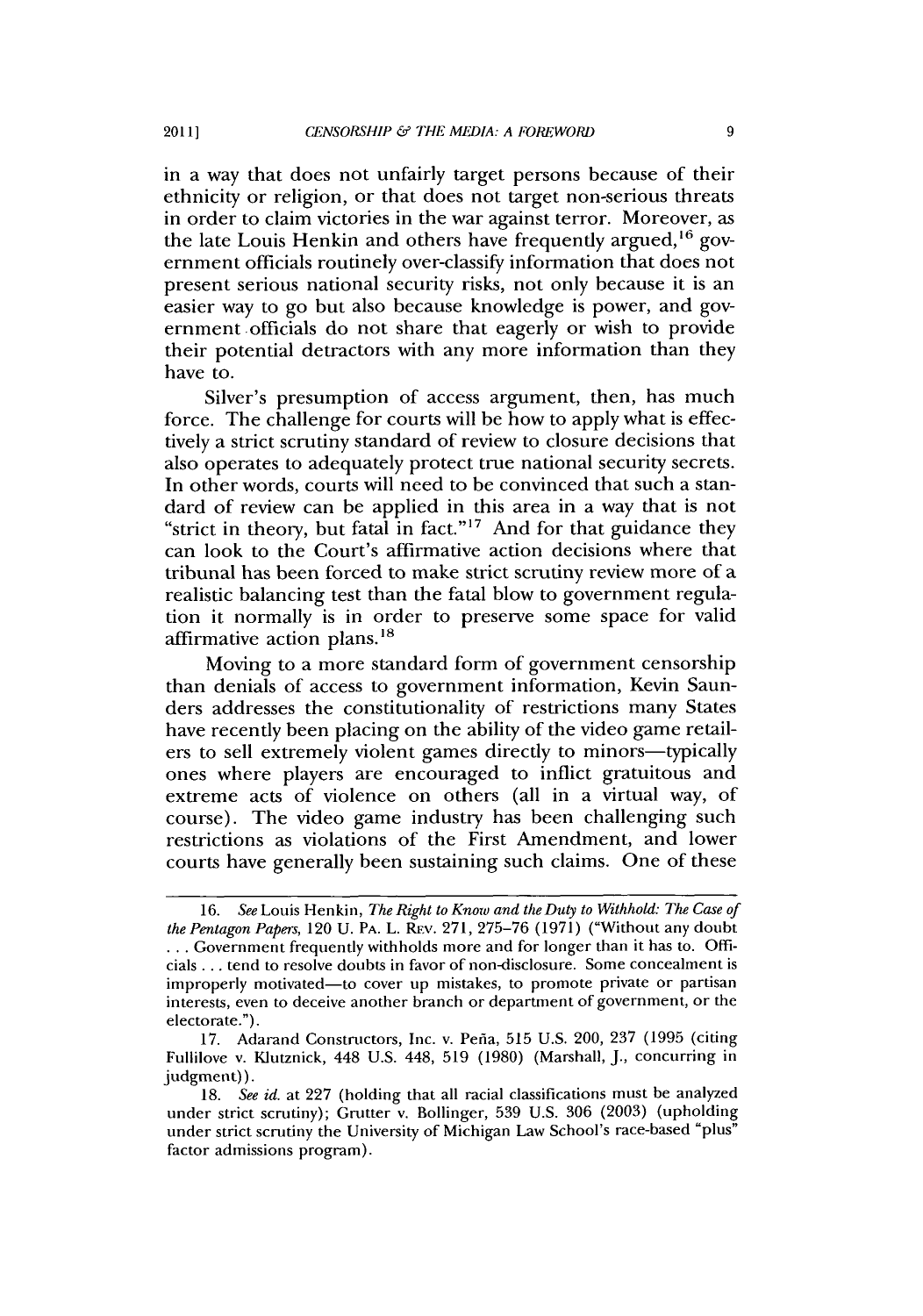lower court decisions is presently under consideration **by** the Supreme Court.<sup>19</sup>

Drawing from various historical sources, such as the personal correspondence of key members of the founding generation and relevant literature of the day, Saunders makes a persuasive case that the Constitution's framers would have been extremely surprised, and likely upset, to learn that the "freedom of speech" they enshrined into our fundamental guarantees encompasses the right of video game distributors to peddle extreme fare to minors absent the approval of their parents. **As** he demonstrates, the founding generation was especially concerned with the proper upbringing and education of children in order to develop individuals who would become productive and virtuous citizens of American society. They also recognized, as common sense seems to suggest, that children are **highly** impressionable and susceptible to deleterious influences up to an age where they can make mature and independent judgments of their own. Hence, Saunders contends, anyone who purports to take originalism seriously as a method of interpreting the Constitution has a heavy burden to shoulder in using the First Amendment as a basis for invalidating State laws regulating the access of minors to video games that promote virtual acts of extreme violence.

However, as Saunders and other observers of the Court surely know, originalism is only one method of interpretation that body utilizes to answer the many constitutional questions that come before it, and typically it does not explain its reasons for utilizing one method versus another in a particular case. $20$ And under its modern jurisprudence, once the Court decides that First Amendment protections should apply to a given situation, it normally invalidates (pursuant to strict scrutiny) any regulation of expression that seeks to address potential harms caused **by** its content. Its principal justification for doing this is to ensure that the government is not merely censoring the content

*<sup>19.</sup> See* Video Software Dealers Ass'n v. Schwarzenegger, **556 F.3d 950** (9th Cir. **2009),** *cert. granted,* **130** S.Ct. **2398** (2010). *See also* Transcript of Oral Argument, Schwarzenegger v. Entm't Merch. Ass'n, No. 08-1448 (Nov. 2, 2010), *available at* http://www.supremecourt.gov/oral-arguments/argument-tran scripts/08-1448.pdf.

*<sup>20.</sup> See* Barry P. McDonald, *Government Regulation or Other "Abridgements" of Scientific Research: The Proper Scope of Judicial Review Under the First Amendment, 54* **EMORY** L.J. **979 (2005).**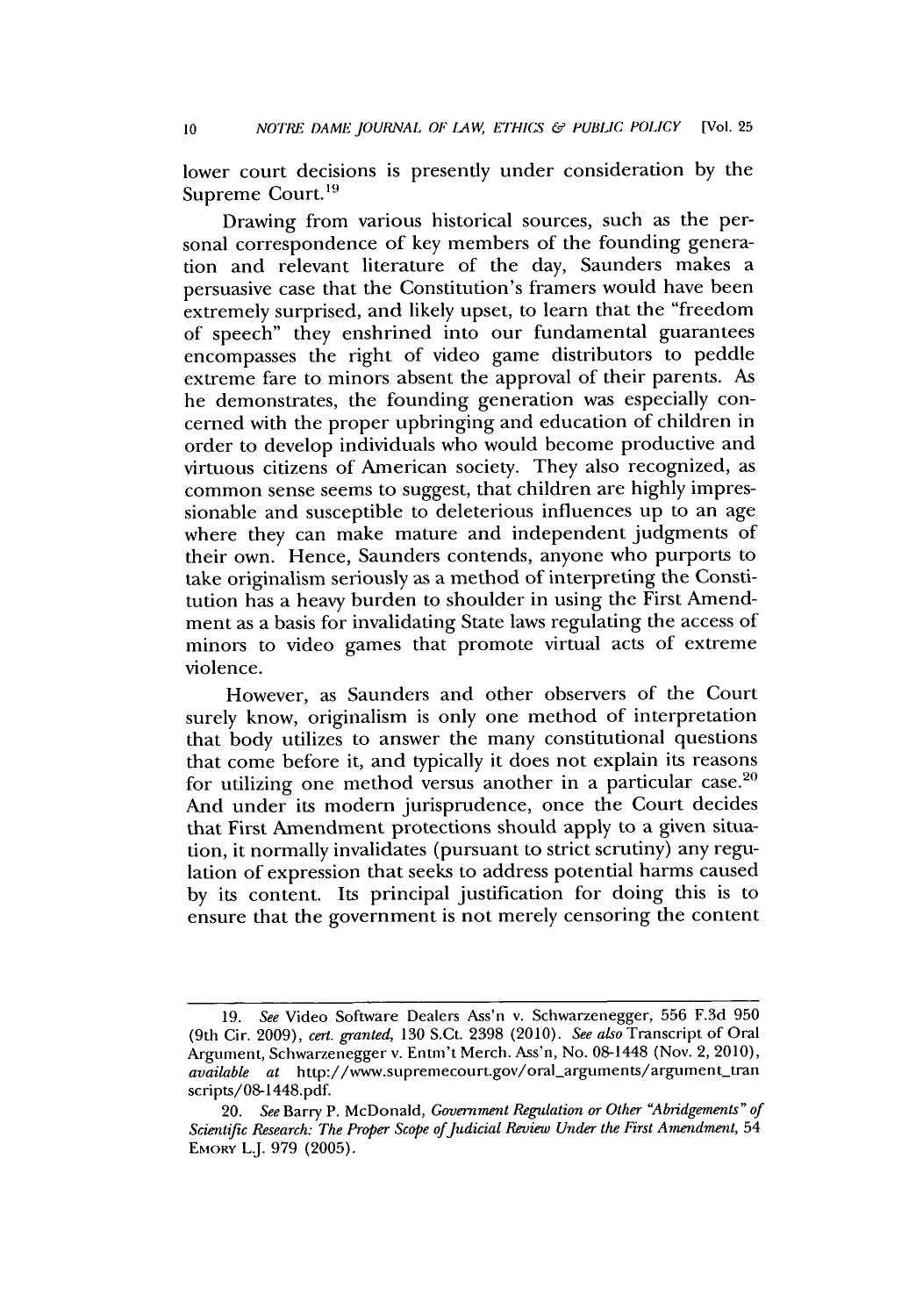because it dislikes it under the pretext of addressing harms allegedly caused by it.<sup>21</sup>

One would hope the Court will recognize that when states essentially tell video game retailers they cannot sell their extreme games to minors without the permission of their parents, those governments are not censoring anything. Rather, they are simply directing retailers to have parents buy such games for their children if the latter want them and their parents approve. Perhaps then the Court will also recognize that its modern approach to content-based regulations of speech is simply inadequate to address the problem of minors and extreme video game violence, and that an originalist analysis such as that advocated **by** Saunders might provide a sounder point of departure for deciding these cases.

Our final contributor, Terence Lau, explores the capacity of Internet communications to invade a person's privacy and harm their reputation in a shorter time, across a wider space, and for a longer duration, than any medium of communication heretofore known. Lau argues that particularly in cases where individuals have not voluntarily "established a presence" on the Internet, and have not contributed to incidents where Internet users invade their privacy or defame them in that medium, remedies that might be provided **by** existing tort actions or statutory protections are inadequate to provide any real redress. Hence, he advocates a form of new statutory protection called "Zero Net Presence" (ZNP), which gives the injured person a "right to demand [that] a website operator or internet service provider remove and scrub all traces of their name or identity if they wish." $22$  In other words, instead of making futile attempts to redress their harms **by** going after anonymous or otherwise unreachable perpetrators of Internet abuse, under Lau's proposal such victims would be able to demand that Internet media operators remove the offending content from their channels of communication. In essence, Lau is advocating the creation of a new form of government-authorized censorship in the form of a statutory right to have Internet media operators excise allegedly damaging content.

**Of** course, government censorship can take both good and bad forms in ways that parallel Sedler's categories of good and

*<sup>21.</sup> See* Barry **P. McDonald,** *Speech and Distrust: Rethinking the Content Approach to Protecting the Freedom of Expression, 81 NOTRE DAME L. REV. 1347* **(2006).**

<sup>22.</sup> Terence **J.** *Lau, Towards Zero Net Presence,* **25 NOTRE DAME J.L. ETHICS & PUB. Pot'v 237, 271 (2011).**